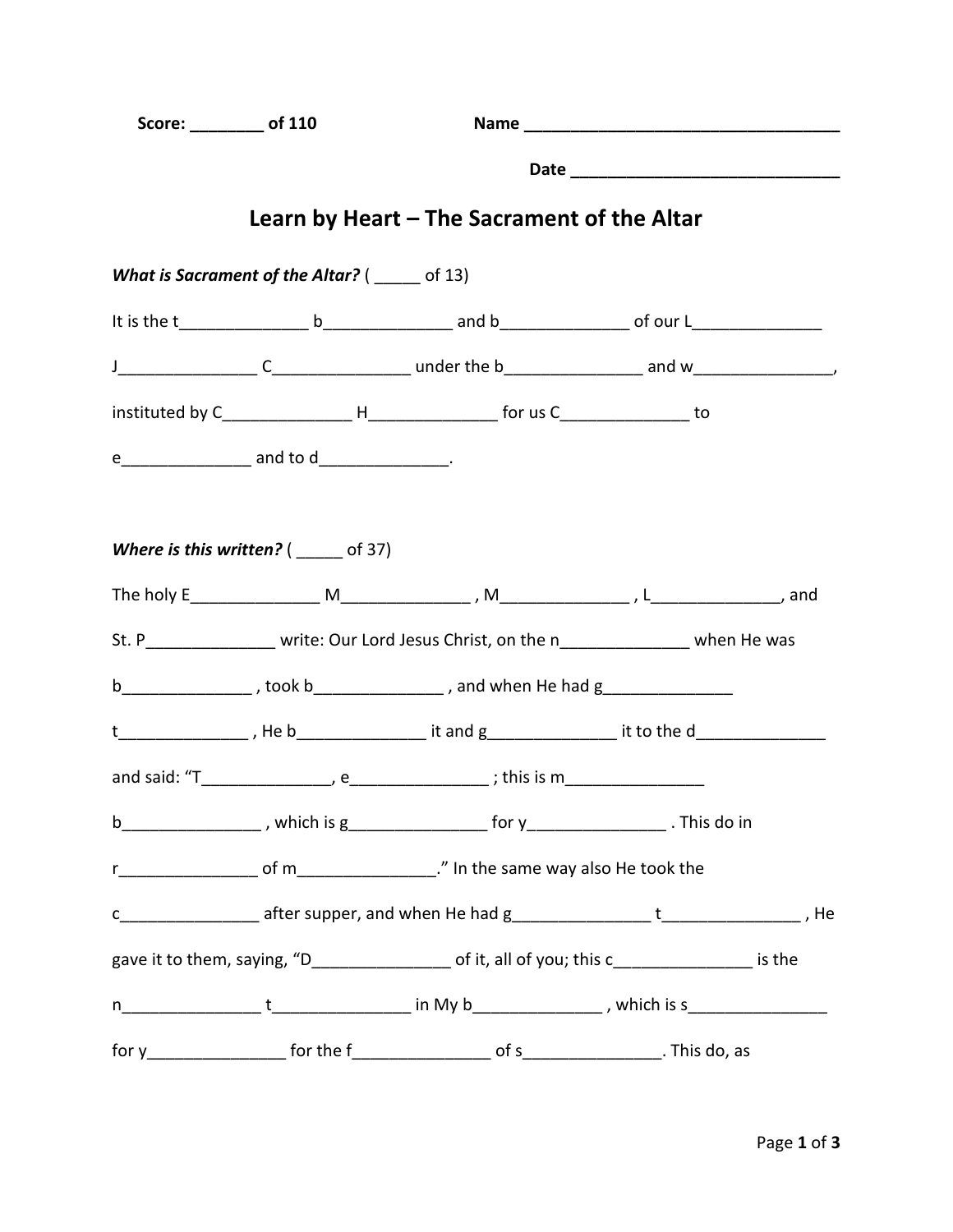|                                                                                                                                  | What is the benefit of this eating and drinking? ( ____ of 16)                                      |  |  |
|----------------------------------------------------------------------------------------------------------------------------------|-----------------------------------------------------------------------------------------------------|--|--|
|                                                                                                                                  | These words, "G____________________ and s___________________ for y__________________ for the        |  |  |
|                                                                                                                                  |                                                                                                     |  |  |
|                                                                                                                                  |                                                                                                     |  |  |
|                                                                                                                                  | given us t___________________these w__________________. For where there is f_______________________ |  |  |
|                                                                                                                                  | of s___________________, there is also l___________________ and s_________________.                 |  |  |
|                                                                                                                                  | How can bodily eating and drinking do such great things? ( of 19)                                   |  |  |
|                                                                                                                                  | w________________ written here: "G_______________ and s________________ for                         |  |  |
|                                                                                                                                  |                                                                                                     |  |  |
|                                                                                                                                  |                                                                                                     |  |  |
|                                                                                                                                  | m_________________thing in the S________________. Whoever b________________these                    |  |  |
|                                                                                                                                  |                                                                                                     |  |  |
| $s$ $\overline{\phantom{a}}$ $\overline{\phantom{a}}$ $\overline{\phantom{a}}$ $\overline{\phantom{a}}$ $\overline{\phantom{a}}$ |                                                                                                     |  |  |